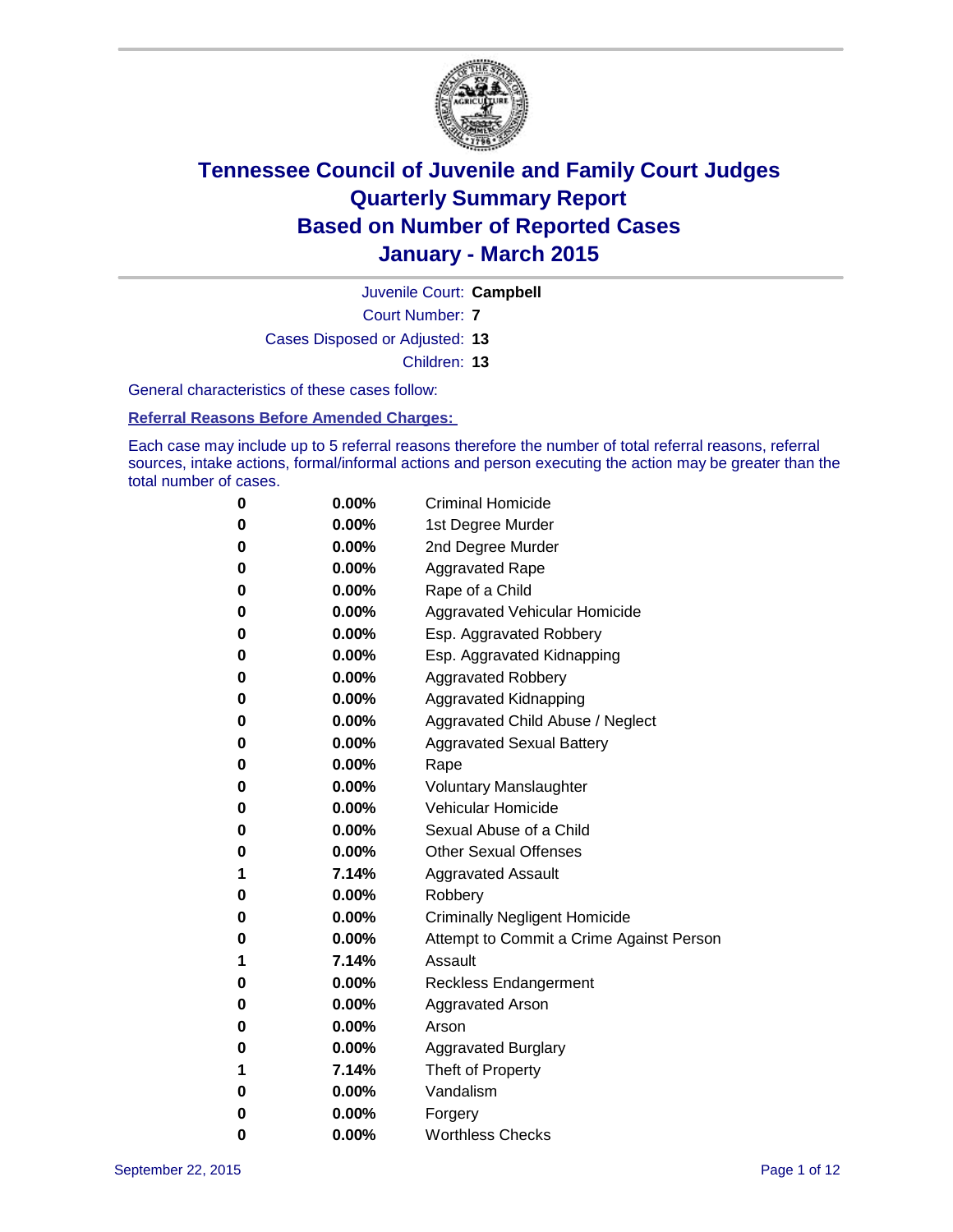

Juvenile Court: **Campbell**

Court Number: **7**

Cases Disposed or Adjusted: **13**

Children: **13**

#### **Referral Reasons Before Amended Charges:**

Each case may include up to 5 referral reasons therefore the number of total referral reasons, referral sources, intake actions, formal/informal actions and person executing the action may be greater than the total number of cases.

| 0            | 0.00%  | Illegal Possession / Fraudulent Use of Credit / Debit Cards |
|--------------|--------|-------------------------------------------------------------|
| 0            | 0.00%  | <b>Burglary</b>                                             |
| 0            | 0.00%  | Unauthorized Use of a Vehicle                               |
| 0            | 0.00%  | <b>Cruelty to Animals</b>                                   |
| 0            | 0.00%  | Sale of Controlled Substances                               |
| 0            | 0.00%  | <b>Other Drug Offenses</b>                                  |
| 0            | 0.00%  | <b>Possession of Controlled Substances</b>                  |
| 0            | 0.00%  | <b>Criminal Attempt</b>                                     |
| 0            | 0.00%  | Carrying Weapons on School Property                         |
| 0            | 0.00%  | Unlawful Carrying / Possession of a Weapon                  |
| 1            | 7.14%  | <b>Evading Arrest</b>                                       |
| 0            | 0.00%  | Escape                                                      |
| 0            | 0.00%  | Driving Under Influence (DUI)                               |
| 1            | 7.14%  | Possession / Consumption of Alcohol                         |
| 1            | 7.14%  | Resisting Stop, Frisk, Halt, Arrest or Search               |
| 0            | 0.00%  | <b>Aggravated Criminal Trespass</b>                         |
| 0            | 0.00%  | Harassment                                                  |
| 0            | 0.00%  | Failure to Appear                                           |
| 0            | 0.00%  | Filing a False Police Report                                |
| 0            | 0.00%  | Criminal Impersonation                                      |
| 0            | 0.00%  | <b>Disorderly Conduct</b>                                   |
| 0            | 0.00%  | <b>Criminal Trespass</b>                                    |
| 0            | 0.00%  | <b>Public Intoxication</b>                                  |
| 0            | 0.00%  | Gambling                                                    |
| $\mathbf{2}$ | 14.29% | <b>Traffic</b>                                              |
| 0            | 0.00%  | <b>Local Ordinances</b>                                     |
| 0            | 0.00%  | Violation of Wildlife Regulations                           |
| 0            | 0.00%  | <b>Contempt of Court</b>                                    |
| 0            | 0.00%  | Violation of Probation                                      |
| 0            | 0.00%  | Violation of Aftercare                                      |
| 0            | 0.00%  | <b>Unruly Behavior</b>                                      |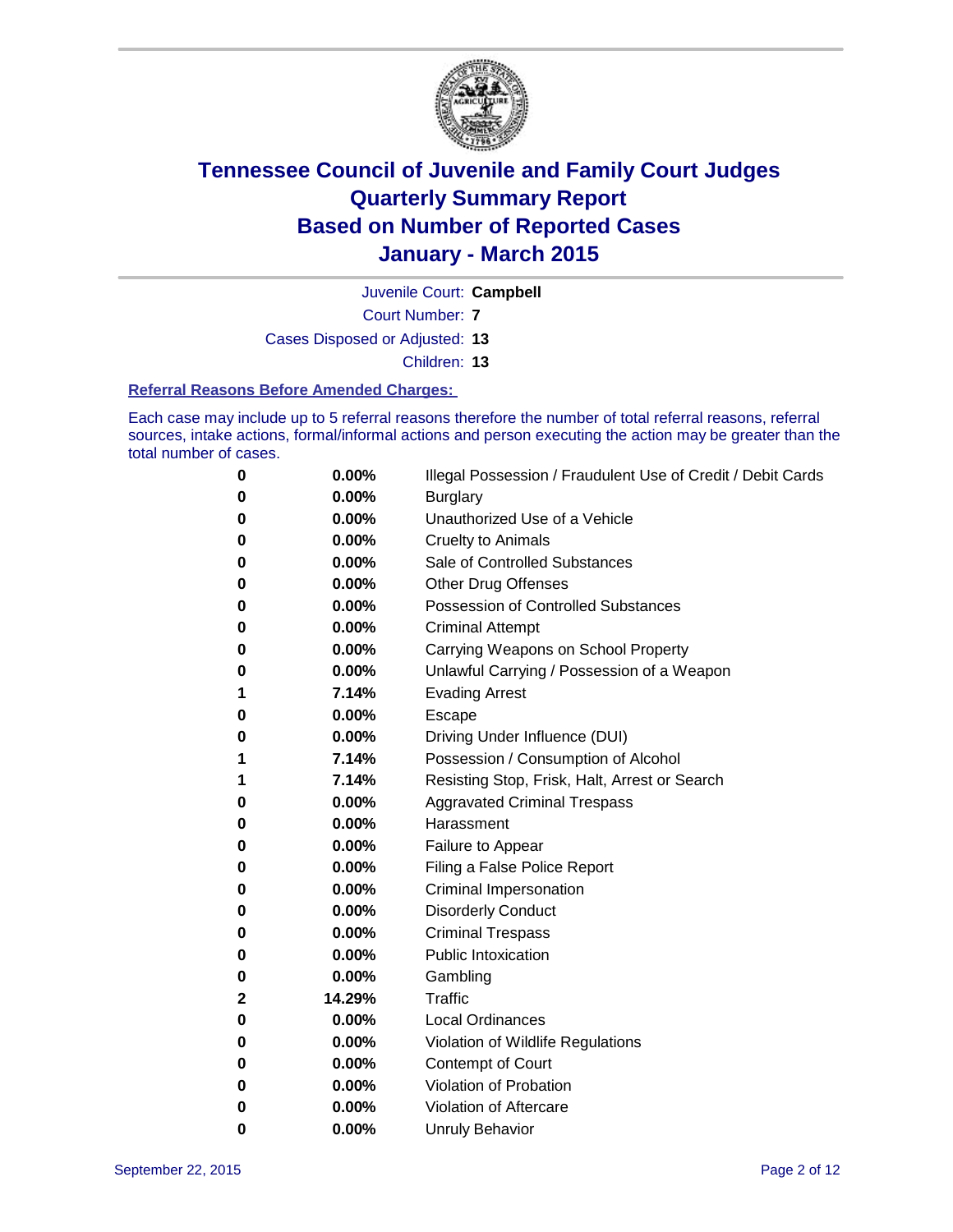

Juvenile Court: **Campbell**

Court Number: **7**

Cases Disposed or Adjusted: **13**

Children: **13**

#### **Referral Reasons Before Amended Charges:**

Each case may include up to 5 referral reasons therefore the number of total referral reasons, referral sources, intake actions, formal/informal actions and person executing the action may be greater than the total number of cases.

| 1  | 7.14%    | Truancy                                |
|----|----------|----------------------------------------|
| 0  | 0.00%    | In-State Runaway                       |
| 0  | $0.00\%$ | Out-of-State Runaway                   |
| 5  | 35.71%   | Possession of Tobacco Products         |
| 0  | $0.00\%$ | Violation of a Valid Court Order       |
| 0  | 0.00%    | <b>Violation of Curfew</b>             |
| 0  | 0.00%    | Sexually Abused Child                  |
| 0  | 0.00%    | <b>Physically Abused Child</b>         |
| 0  | 0.00%    | Dependency / Neglect                   |
| 0  | 0.00%    | <b>Termination of Parental Rights</b>  |
| 0  | $0.00\%$ | <b>Violation of Pretrial Diversion</b> |
| 0  | 0.00%    | Violation of Informal Adjustment       |
| 0  | $0.00\%$ | <b>Judicial Review</b>                 |
| 0  | $0.00\%$ | <b>Administrative Review</b>           |
| 0  | 0.00%    | <b>Foster Care Review</b>              |
| 0  | 0.00%    | Custody                                |
| 0  | 0.00%    | Visitation                             |
| 0  | $0.00\%$ | Paternity / Legitimation               |
| 0  | 0.00%    | <b>Child Support</b>                   |
| 0  | 0.00%    | <b>Request for Medical Treatment</b>   |
| 0  | 0.00%    | <b>Consent to Marry</b>                |
| 0  | 0.00%    | Other                                  |
| 14 | 100.00%  | <b>Total Referrals</b>                 |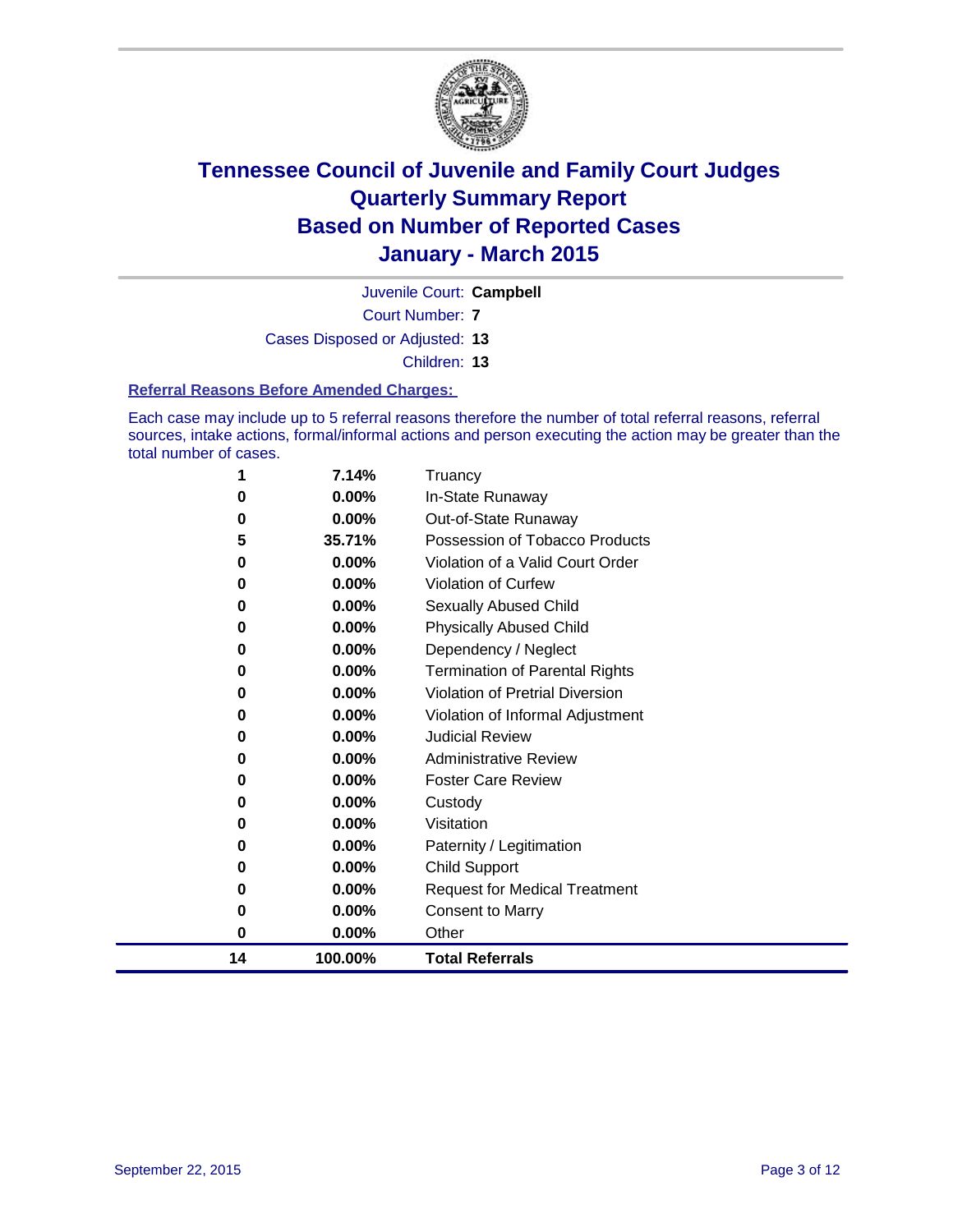

| Juvenile Court: Campbell   |                                |                                   |  |  |  |  |
|----------------------------|--------------------------------|-----------------------------------|--|--|--|--|
| <b>Court Number: 7</b>     |                                |                                   |  |  |  |  |
|                            | Cases Disposed or Adjusted: 13 |                                   |  |  |  |  |
|                            |                                | Children: 13                      |  |  |  |  |
| <b>Referral Sources: 1</b> |                                |                                   |  |  |  |  |
| 12                         | 85.71%                         | Law Enforcement                   |  |  |  |  |
| 0                          |                                | Parents                           |  |  |  |  |
|                            | $0.00\%$                       |                                   |  |  |  |  |
| 0                          | $0.00\%$                       | Relatives                         |  |  |  |  |
| 0                          | $0.00\%$                       | Self                              |  |  |  |  |
| 1                          | 7.14%                          | School                            |  |  |  |  |
| 0                          | 0.00%                          | <b>CSA</b>                        |  |  |  |  |
| 0                          | 0.00%                          | <b>DCS</b>                        |  |  |  |  |
| 0                          | $0.00\%$                       | <b>Other State Department</b>     |  |  |  |  |
| 0                          | $0.00\%$                       | <b>District Attorney's Office</b> |  |  |  |  |
| 0                          | 0.00%                          | <b>Court Staff</b>                |  |  |  |  |
| 0                          | 0.00%                          | Social Agency                     |  |  |  |  |
| 0                          | $0.00\%$                       | <b>Other Court</b>                |  |  |  |  |
| 0                          | 0.00%                          | Victim                            |  |  |  |  |
| 0                          | 0.00%                          | Child & Parent                    |  |  |  |  |
| 0                          | 0.00%                          | Hospital                          |  |  |  |  |
| 1                          | 7.14%                          | Unknown                           |  |  |  |  |
| 0                          | 0.00%                          | Other                             |  |  |  |  |

#### **Age of Child at Referral: 2**

| 13 | 100.00%  | <b>Total Child Count</b> |
|----|----------|--------------------------|
| 0  | 0.00%    | <b>Unknown</b>           |
| 0  | $0.00\%$ | Ages 19 and Over         |
| 4  | 30.77%   | Ages 17 through 18       |
| 5  | 38.46%   | Ages 15 through 16       |
| 4  | 30.77%   | Ages 13 through 14       |
| 0  | 0.00%    | Ages 11 through 12       |
| 0  | $0.00\%$ | Ages 10 and Under        |
|    |          |                          |

<sup>1</sup> If different than number of Referral Reasons (14), verify accuracy of your court's data.

**100.00% Total Referral Sources**

One child could be counted in multiple categories, verify accuracy of your court's data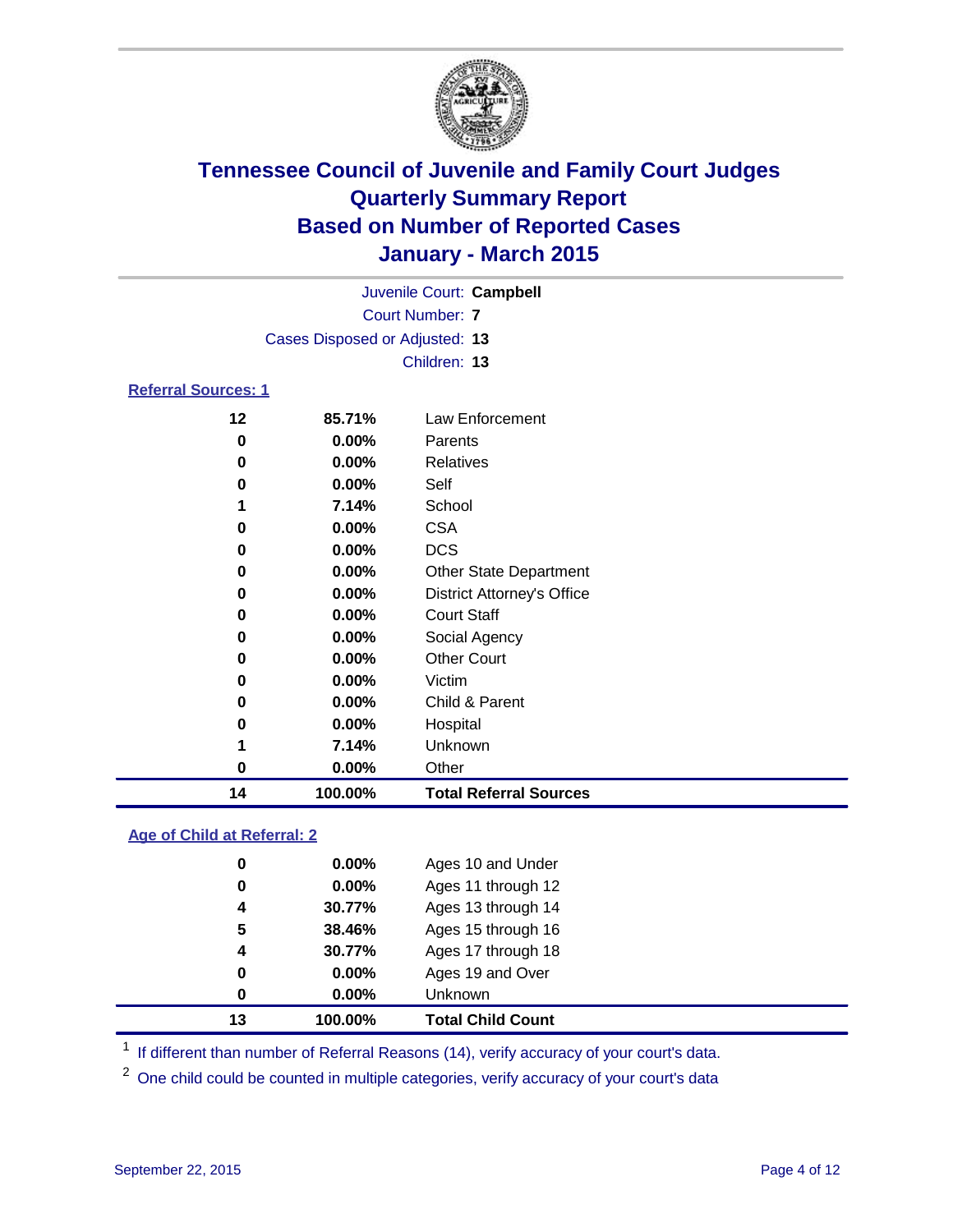

| Juvenile Court: Campbell                |                                |                          |  |  |
|-----------------------------------------|--------------------------------|--------------------------|--|--|
| Court Number: 7                         |                                |                          |  |  |
|                                         | Cases Disposed or Adjusted: 13 |                          |  |  |
|                                         |                                | Children: 13             |  |  |
| Sex of Child: 1                         |                                |                          |  |  |
| 8                                       | 61.54%                         | Male                     |  |  |
| 5                                       | 38.46%                         | Female                   |  |  |
| $\bf{0}$                                | 0.00%                          | Unknown                  |  |  |
| 13                                      | 100.00%                        | <b>Total Child Count</b> |  |  |
| Race of Child: 1                        |                                |                          |  |  |
| 12                                      | 92.31%                         | White                    |  |  |
| 1                                       | 7.69%                          | African American         |  |  |
| 0                                       | 0.00%                          | Native American          |  |  |
| 0                                       | 0.00%                          | Asian                    |  |  |
| 0                                       | 0.00%                          | Mixed                    |  |  |
| 0                                       | 0.00%                          | Unknown                  |  |  |
| 13                                      | 100.00%                        | <b>Total Child Count</b> |  |  |
| <b>Hispanic Origin: 1</b>               |                                |                          |  |  |
| $\mathbf 0$                             | 0.00%                          | Yes                      |  |  |
| 12                                      | 92.31%                         | <b>No</b>                |  |  |
| 1                                       | 7.69%                          | Unknown                  |  |  |
| 13                                      | 100.00%                        | <b>Total Child Count</b> |  |  |
| <b>School Enrollment of Children: 1</b> |                                |                          |  |  |
| 10                                      | 76.92%                         | Yes                      |  |  |
| $\bf{0}$                                | 0.00%                          | <b>No</b>                |  |  |
| 3                                       | 23.08%                         | Unknown                  |  |  |
| 13                                      | 100.00%                        | <b>Total Child Count</b> |  |  |

One child could be counted in multiple categories, verify accuracy of your court's data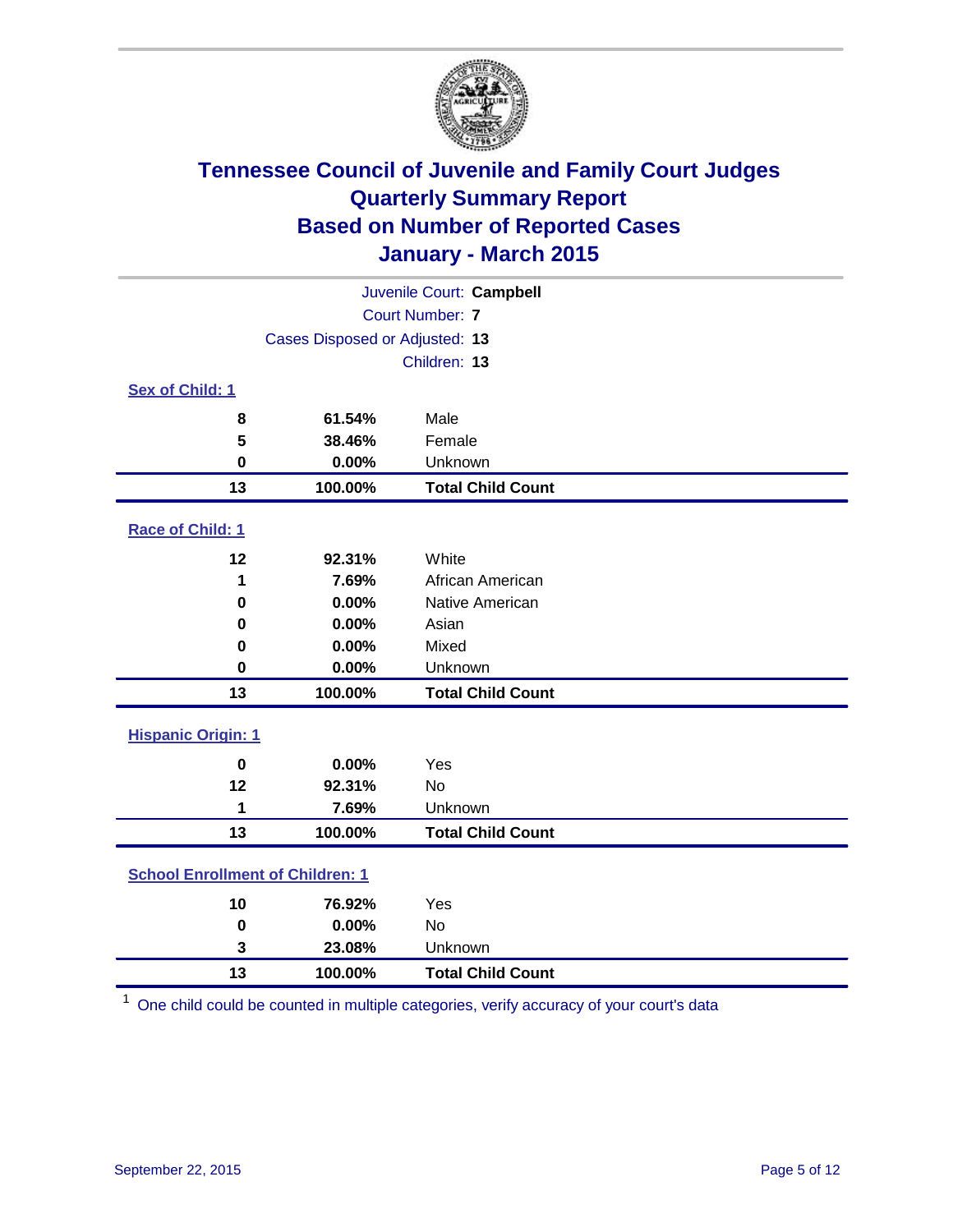

|                                                           |                                | Juvenile Court: Campbell     |
|-----------------------------------------------------------|--------------------------------|------------------------------|
|                                                           |                                | <b>Court Number: 7</b>       |
|                                                           | Cases Disposed or Adjusted: 13 |                              |
|                                                           |                                | Children: 13                 |
| <b>Living Arrangement of Child at Time of Referral: 1</b> |                                |                              |
| $\bf{0}$                                                  | 0.00%                          | With Both Biological Parents |
|                                                           | 7.69%                          | With Father and Stepmother   |
|                                                           | 7.69%                          | With Mother and Stepfather   |
| 7                                                         | 53.85%                         | <b>With Mother</b>           |
| $\mathbf{2}$                                              | 15.38%                         | <b>With Father</b>           |
|                                                           | 7.69%                          | <b>With Relatives</b>        |
| 0                                                         | $0.00\%$                       | With Adoptive Parents        |
| 0                                                         | $0.00\%$                       | With Foster Family           |
| 0                                                         | $0.00\%$                       | In a Group Home              |
| $\bf{0}$                                                  | 0.00%                          | In a Residential Center      |
| 0                                                         | $0.00\%$                       | In an Institution            |
| 0                                                         | 0.00%                          | Independent                  |
|                                                           | 7.69%                          | Unknown                      |
| $\bf{0}$                                                  | 0.00%                          | Other                        |
| 13                                                        | 100.00%                        | <b>Total Child Count</b>     |
| <b>Type of Detention: 2</b>                               |                                |                              |
| 0                                                         | 0.00%                          | Non-Secure Placement         |

| 13 | 100.00%  | <b>Total Detention Count</b> |
|----|----------|------------------------------|
| 0  | $0.00\%$ | Other                        |
| 12 | 92.31%   | Does Not Apply               |
| 0  | $0.00\%$ | <b>Unknown</b>               |
| 0  | $0.00\%$ | <b>Psychiatric Hospital</b>  |
| 0  | $0.00\%$ | Jail - No Separation         |
| 0  | $0.00\%$ | Jail - Partial Separation    |
| 0  | $0.00\%$ | Jail - Complete Separation   |
| 1  | 7.69%    | Juvenile Detention Facility  |
| υ  | U.UU%    | Non-Secure Placement         |

<sup>1</sup> One child could be counted in multiple categories, verify accuracy of your court's data

If different than number of Cases (13) verify accuracy of your court's data.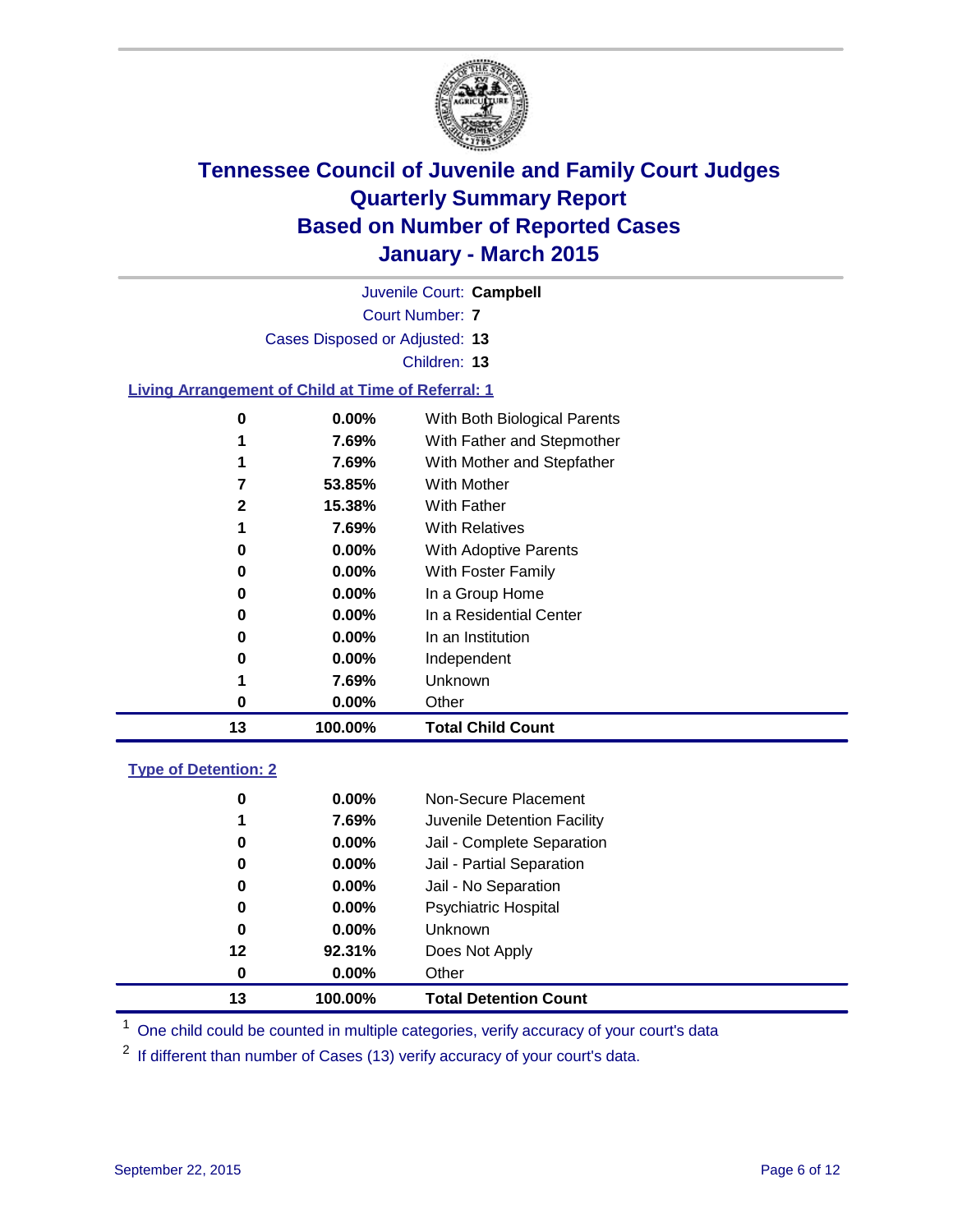

| Juvenile Court: Campbell                           |                                |                                      |  |  |  |
|----------------------------------------------------|--------------------------------|--------------------------------------|--|--|--|
|                                                    | <b>Court Number: 7</b>         |                                      |  |  |  |
|                                                    | Cases Disposed or Adjusted: 13 |                                      |  |  |  |
|                                                    |                                | Children: 13                         |  |  |  |
| <b>Placement After Secure Detention Hearing: 1</b> |                                |                                      |  |  |  |
| 0                                                  | 0.00%                          | Returned to Prior Living Arrangement |  |  |  |
| 0                                                  | 0.00%                          | Juvenile Detention Facility          |  |  |  |
| 0                                                  | 0.00%                          | Jail                                 |  |  |  |
| 0                                                  | 0.00%                          | Shelter / Group Home                 |  |  |  |
| 0                                                  | 0.00%                          | Foster Family Home                   |  |  |  |
| $\bf{0}$                                           | 0.00%                          | Psychiatric Hospital                 |  |  |  |
| 0                                                  | 0.00%                          | Unknown                              |  |  |  |
| 12                                                 | 92.31%                         | Does Not Apply                       |  |  |  |
| 1                                                  | 7.69%                          | Other                                |  |  |  |
| 13                                                 | 100.00%                        | <b>Total Placement Count</b>         |  |  |  |
| <b>Intake Actions: 2</b>                           |                                |                                      |  |  |  |
| 12                                                 | 85.71%                         | <b>Petition Filed</b>                |  |  |  |
| $\mathbf 0$                                        | 0.00%                          | <b>Motion Filed</b>                  |  |  |  |
| $\mathbf 2$                                        | 14.29%                         | <b>Citation Processed</b>            |  |  |  |
| $\bf{0}$                                           | 0.00%                          | Notification of Paternity Processed  |  |  |  |
| $\bf{0}$                                           | 0.00%                          | Scheduling of Judicial Review        |  |  |  |
| 0                                                  | 0.00%                          | Scheduling of Administrative Review  |  |  |  |
| 0                                                  | 0.00%                          | Scheduling of Foster Care Review     |  |  |  |
| 0                                                  | 0.00%                          | Unknown                              |  |  |  |
| 0                                                  | 0.00%                          | Does Not Apply                       |  |  |  |
| 0                                                  | 0.00%                          | Other                                |  |  |  |
| 14                                                 | 100.00%                        | <b>Total Intake Count</b>            |  |  |  |

<sup>1</sup> If different than number of Cases (13) verify accuracy of your court's data.

<sup>2</sup> If different than number of Referral Reasons (14), verify accuracy of your court's data.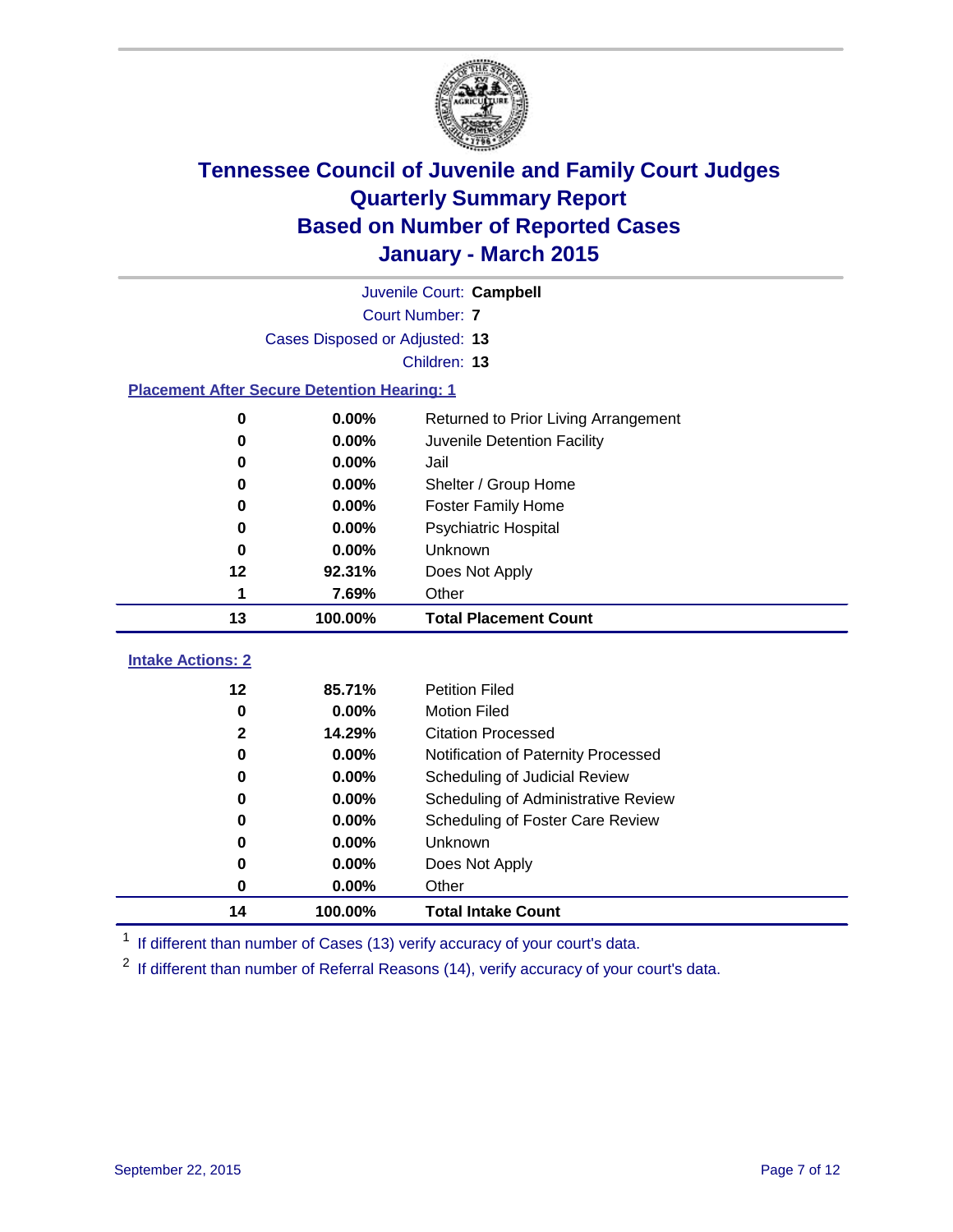

Court Number: **7** Juvenile Court: **Campbell** Cases Disposed or Adjusted: **13** Children: **13**

#### **Last Grade Completed by Child: 1**

| $\bf{0}$    | 0.00%   | Too Young for School         |
|-------------|---------|------------------------------|
| $\bf{0}$    | 0.00%   | Preschool                    |
| $\bf{0}$    | 0.00%   | Kindergarten                 |
| $\bf{0}$    | 0.00%   | 1st Grade                    |
| 0           | 0.00%   | 1st Grade                    |
| 0           | 0.00%   | 2nd Grade                    |
| $\bf{0}$    | 0.00%   | 2nd Grade                    |
| $\bf{0}$    | 0.00%   | 3rd Grade                    |
| $\bf{0}$    | 0.00%   | 3rd Grade                    |
| $\bf{0}$    | 0.00%   | 4th Grade                    |
| 0           | 0.00%   | 4th Grade                    |
| 0           | 0.00%   | 5th Grade                    |
| 0           | 0.00%   | 5th Grade                    |
| $\bf{0}$    | 0.00%   | 6th Grade                    |
| $\bf{0}$    | 0.00%   | 6th Grade                    |
| 0           | 0.00%   | 7th Grade                    |
| $\bf{0}$    | 0.00%   | 7th Grade                    |
| 6           | 46.15%  | 8th Grade                    |
| 0           | 0.00%   | 8th Grade                    |
| 1           | 7.69%   | 9th Grade                    |
| 0           | 0.00%   | 9th Grade                    |
| 0           | 0.00%   | 10th Grade                   |
| 3           | 23.08%  | 11th Grade                   |
| 1           | 7.69%   | 12th Grade                   |
| 0           | 0.00%   | Non-Graded Special Ed        |
| 0           | 0.00%   | GED                          |
| 0           | 0.00%   | Graduated                    |
| 0           | 0.00%   | <b>Never Attended School</b> |
| $\mathbf 2$ | 15.38%  | Unknown                      |
| $\mathbf 0$ | 0.00%   | Other                        |
| 13          | 100.00% | <b>Total Child Count</b>     |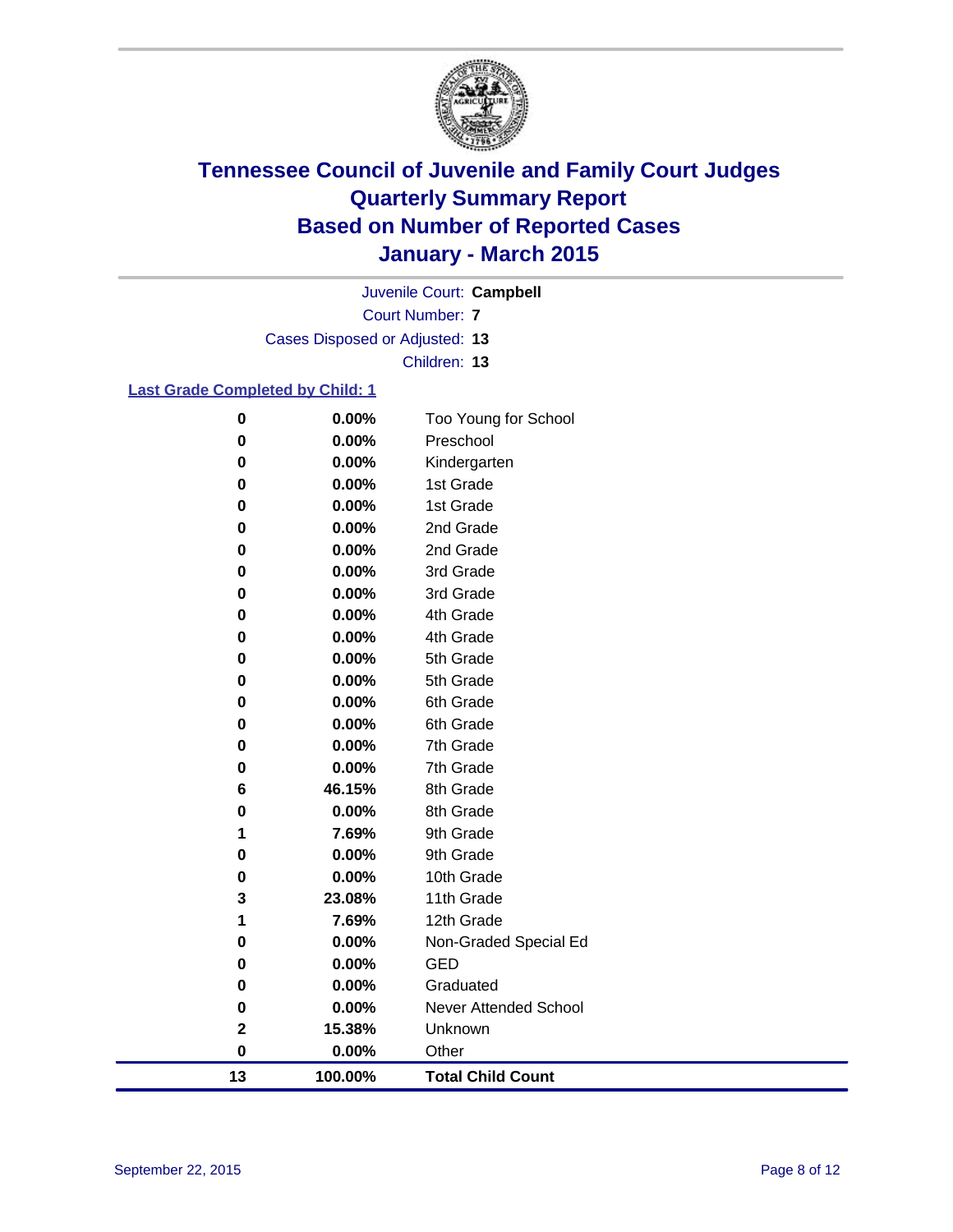

| Juvenile Court: Campbell                                                                |                                |                          |  |  |
|-----------------------------------------------------------------------------------------|--------------------------------|--------------------------|--|--|
|                                                                                         | Court Number: 7                |                          |  |  |
|                                                                                         | Cases Disposed or Adjusted: 13 |                          |  |  |
|                                                                                         |                                | Children: 13             |  |  |
| <b>Enrolled in Special Education: 1</b>                                                 |                                |                          |  |  |
| 0                                                                                       | $0.00\%$                       | Yes                      |  |  |
| 3                                                                                       | 23.08%                         | No.                      |  |  |
| 10                                                                                      | 76.92%                         | <b>Unknown</b>           |  |  |
| 13                                                                                      | 100.00%                        | <b>Total Child Count</b> |  |  |
| One child could be counted in multiple categories, verify accuracy of your court's data |                                |                          |  |  |

<sup>1</sup> One child could be counted in multiple categories, verify accuracy of your court's data

| 14<br>0 | 100.00%<br>0.00% | Judge<br>Magistrate       |
|---------|------------------|---------------------------|
| 0       | $0.00\%$         | <b>YSO</b>                |
| 0       | 0.00%            | Other                     |
| 0       | $0.00\%$         | Unknown                   |
| 14      | 100.00%          | <b>Total Action Count</b> |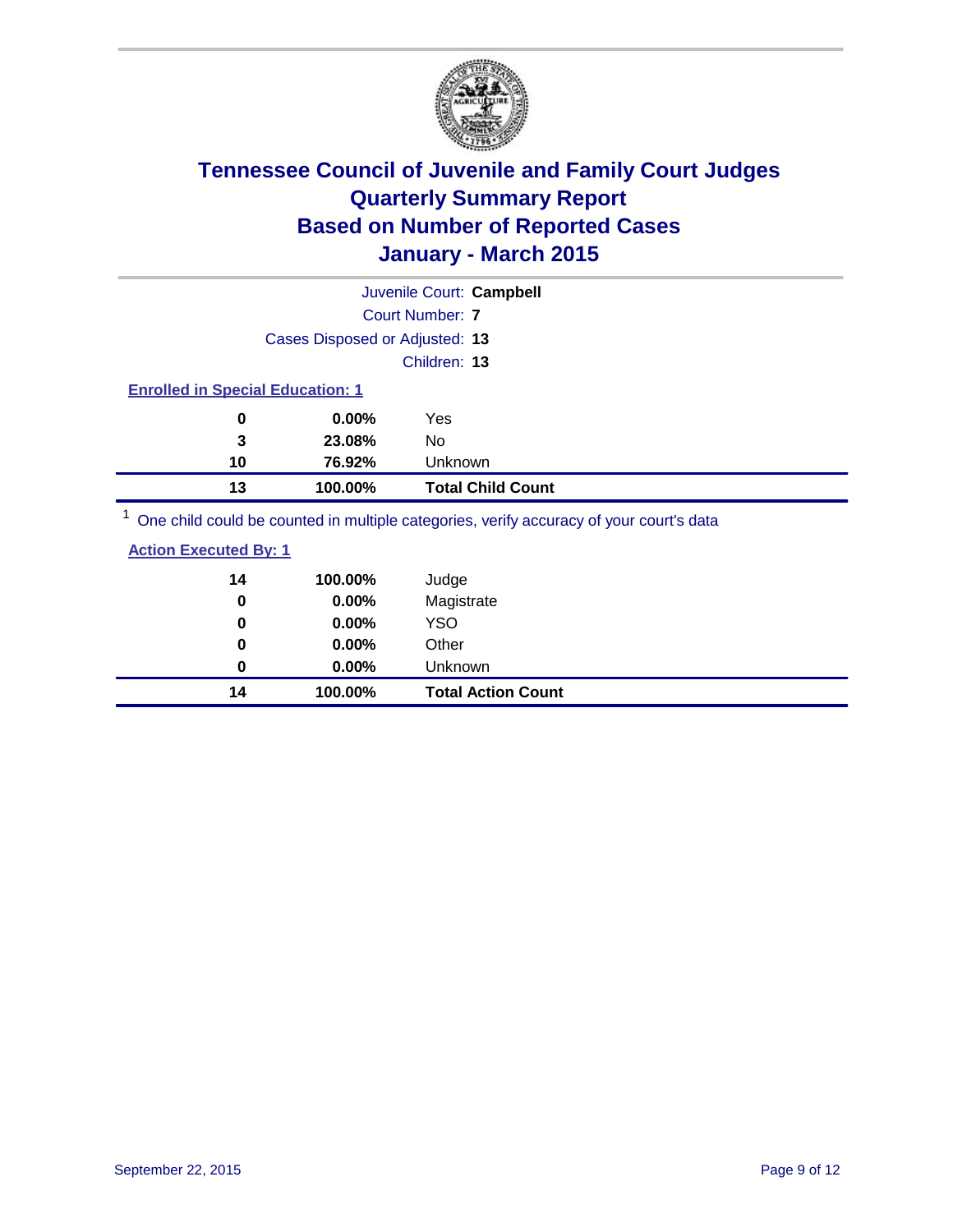

Juvenile Court: **Campbell**

Court Number: **7** Cases Disposed or Adjusted: **13**

Children: **13**

#### **Formal / Informal Actions: 1**

| $\mathbf{2}$ | 14.29%   | Dismissed                                        |
|--------------|----------|--------------------------------------------------|
| 0            | $0.00\%$ | Retired / Nolle Prosequi                         |
| 8            | 57.14%   | <b>Complaint Substantiated Delinquent</b>        |
|              | 7.14%    | <b>Complaint Substantiated Status Offender</b>   |
| 3            | 21.43%   | <b>Complaint Substantiated Dependent/Neglect</b> |
| 0            | $0.00\%$ | <b>Complaint Substantiated Abused</b>            |
| 0            | $0.00\%$ | <b>Complaint Substantiated Mentally III</b>      |
| 0            | $0.00\%$ | Informal Adjustment                              |
| 0            | $0.00\%$ | <b>Pretrial Diversion</b>                        |
| 0            | $0.00\%$ | <b>Transfer to Adult Court Hearing</b>           |
| 0            | $0.00\%$ | Charges Cleared by Transfer to Adult Court       |
| 0            | $0.00\%$ | Special Proceeding                               |
| 0            | $0.00\%$ | <b>Review Concluded</b>                          |
| 0            | $0.00\%$ | Case Held Open                                   |
| 0            | $0.00\%$ | Other                                            |
| 0            | $0.00\%$ | Unknown                                          |
| 14           | 100.00%  | <b>Total Action Count</b>                        |

<sup>1</sup> If different than number of Referral Reasons (14), verify accuracy of your court's data.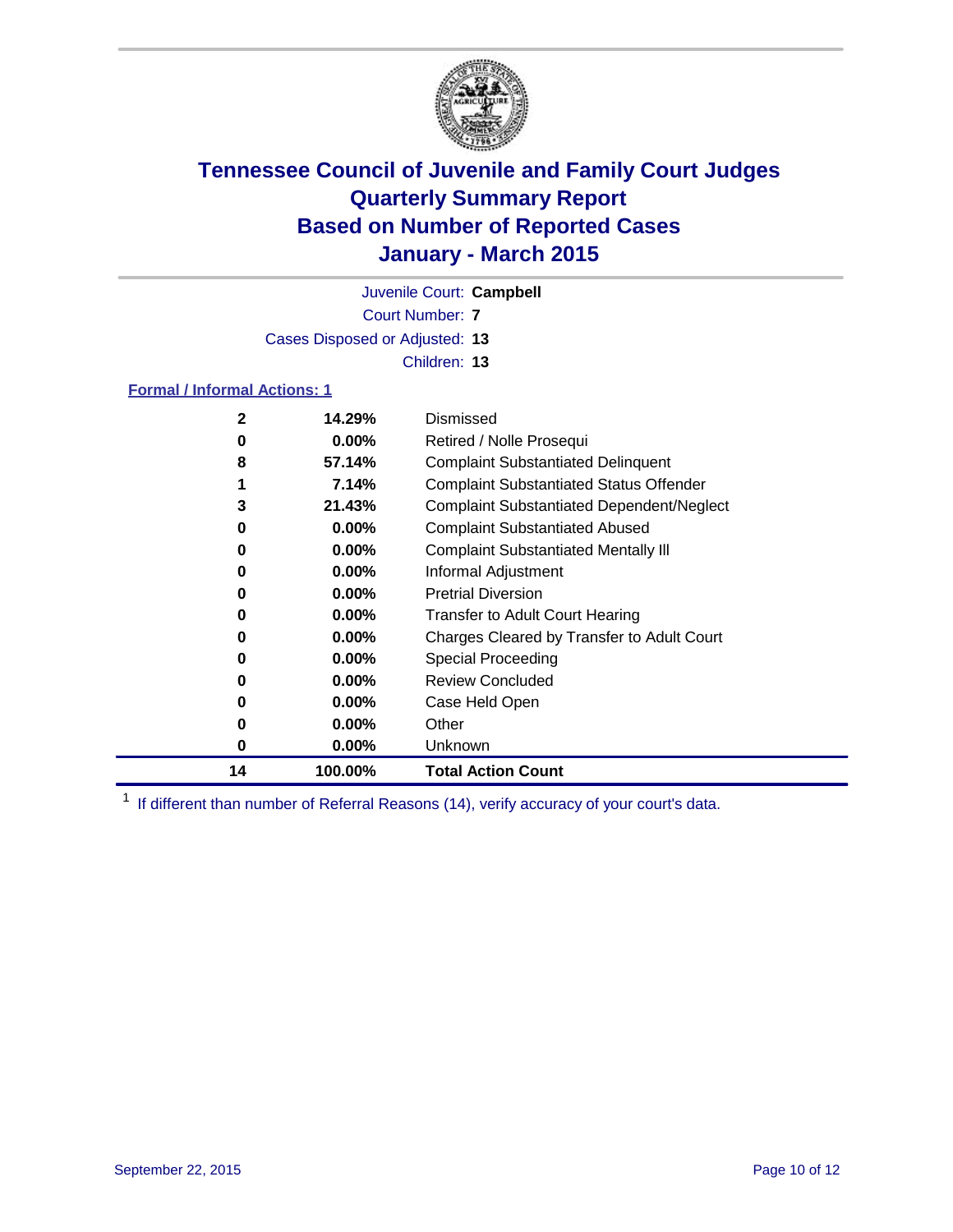

|                       |                                | Juvenile Court: Campbell                              |
|-----------------------|--------------------------------|-------------------------------------------------------|
|                       |                                | <b>Court Number: 7</b>                                |
|                       | Cases Disposed or Adjusted: 13 |                                                       |
|                       |                                | Children: 13                                          |
| <b>Case Outcomes:</b> |                                | There can be multiple outcomes for one child or case. |
| 6                     | 46.15%                         | <b>Case Dismissed</b>                                 |
| 0                     | 0.00%                          | Case Retired or Nolle Prosequi                        |
| 0                     | 0.00%                          | Warned / Counseled                                    |
| 0                     | 0.00%                          | Held Open For Review                                  |
| 0                     | 0.00%                          | Supervision / Probation to Juvenile Court             |
| 0                     | 0.00%                          | <b>Probation to Parents</b>                           |
| 0                     | 0.00%                          | Referral to Another Entity for Supervision / Service  |
| 1                     | 7.69%                          | Referred for Mental Health Counseling                 |
| 0                     | 0.00%                          | Referred for Alcohol and Drug Counseling              |
| 0                     | 0.00%                          | Referred to Alternative School                        |
| 0                     | 0.00%                          | Referred to Private Child Agency                      |
| 0                     | 0.00%                          | Referred to Defensive Driving School                  |
| 0                     | 0.00%                          | Referred to Alcohol Safety School                     |
| 0                     | 0.00%                          | Referred to Juvenile Court Education-Based Program    |
| 0                     | 0.00%                          | Driver's License Held Informally                      |
| 0                     | 0.00%                          | <b>Voluntary Placement with DMHMR</b>                 |
| 0                     | 0.00%                          | <b>Private Mental Health Placement</b>                |
| 0                     | 0.00%                          | <b>Private MR Placement</b>                           |
| 0                     | 0.00%                          | Placement with City/County Agency/Facility            |
| 0                     | 0.00%                          | Placement with Relative / Other Individual            |
| 2                     | 15.38%                         | Fine                                                  |
| 2                     | 15.38%                         | <b>Public Service</b>                                 |
| 0                     | 0.00%                          | Restitution                                           |
| 0                     | 0.00%                          | <b>Runaway Returned</b>                               |
| 0                     | 0.00%                          | No Contact Order                                      |
| 0                     | 0.00%                          | Injunction Other than No Contact Order                |
| 0                     | 0.00%                          | <b>House Arrest</b>                                   |
| 0                     | 0.00%                          | <b>Court Defined Curfew</b>                           |
| 0                     | 0.00%                          | Dismissed from Informal Adjustment                    |
| 2                     | 15.38%                         | <b>Dismissed from Pretrial Diversion</b>              |
| 0                     | 0.00%                          | Released from Probation                               |
| 0                     | $0.00\%$                       | <b>Transferred to Adult Court</b>                     |
| 0                     | 0.00%                          | <b>DMHMR Involuntary Commitment</b>                   |
| 0                     | $0.00\%$                       | <b>DCS Commitment - Determinate</b>                   |